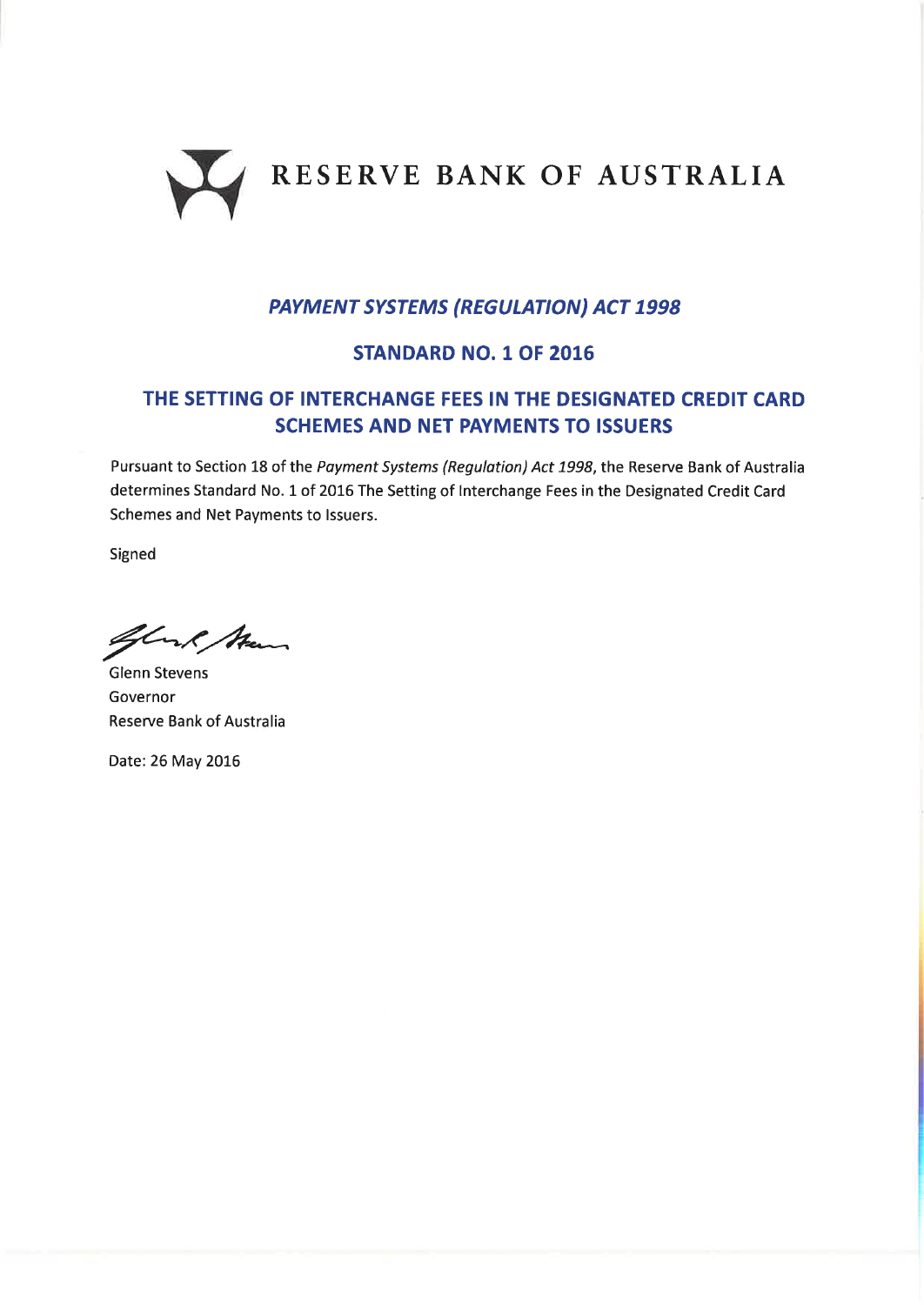## **THE SETTING OF INTERCHANGE FEES IN THE DESIGNATED CREDIT CARD SCHEMES AND NET PAYMENTS TO ISSUERS**

#### **1. Objective**

*The objective of this Standard is to ensure that the setting of interchange fees and payments and other transfers of valuable consideration having an equivalent object or effect to interchange fees in each designated credit card scheme is transparent and promotes:*

- *efficiency; and*
- *competition*

*in the Australian payments system.* 

#### **2. Application**

- 2.1 This Standard is determined under Section 18 of the *Payment Systems (Regulation) Act 1998* (the **Act**).
- 2.2 This Standard applies to each of the following, each of which is referred to in this Standard as a **Scheme**:
	- (a) the payment system operated within Australia known as the MasterCard system which was designated under the Act as a payment system on 12 April 2001 and which is referred to in this Standard as the **MasterCard System**;
	- (b) the payment system operated within Australia known as the VISA system, which was designated under the Act as a payment system on 12 April 2001 and which is referred to in this Standard as the **VISA System**; and
	- (c) the American Express Companion Card payment system operated within Australia, which was designated under the Act as a payment system on 15 October 2015 and which is referred to in this Standard as the **American Express Companion Card Scheme**.
- 2.3 In this Standard:

**Above Benchmark Reference Period** has the meaning given to it in clause 4.2;

**Acquired** includes accepted;

**Acquirer** means a participant in a Scheme in Australia that:

- (a) provides services, directly or indirectly, to a Merchant to allow that Merchant to accept a Credit Card of that Scheme; or
- (b) is a Merchant that accepts, or is a Related Body Corporate of a Merchant that accepts, a Credit Card of that Scheme and bears risk as principal in relation to the payment obligations of the Issuer of that Credit Card in relation to that acceptance;

**Benefit** means a payment, receipt, rebate, refund, allowance, discount or deduction or a benefit (however named or described) of a similar nature to any of them;

**Commencement Date** means 1 July 2017;

**Credit Card Account** means in relation to a Credit Card of a Scheme the account that is debited when that Device is used to purchase goods or services on credit;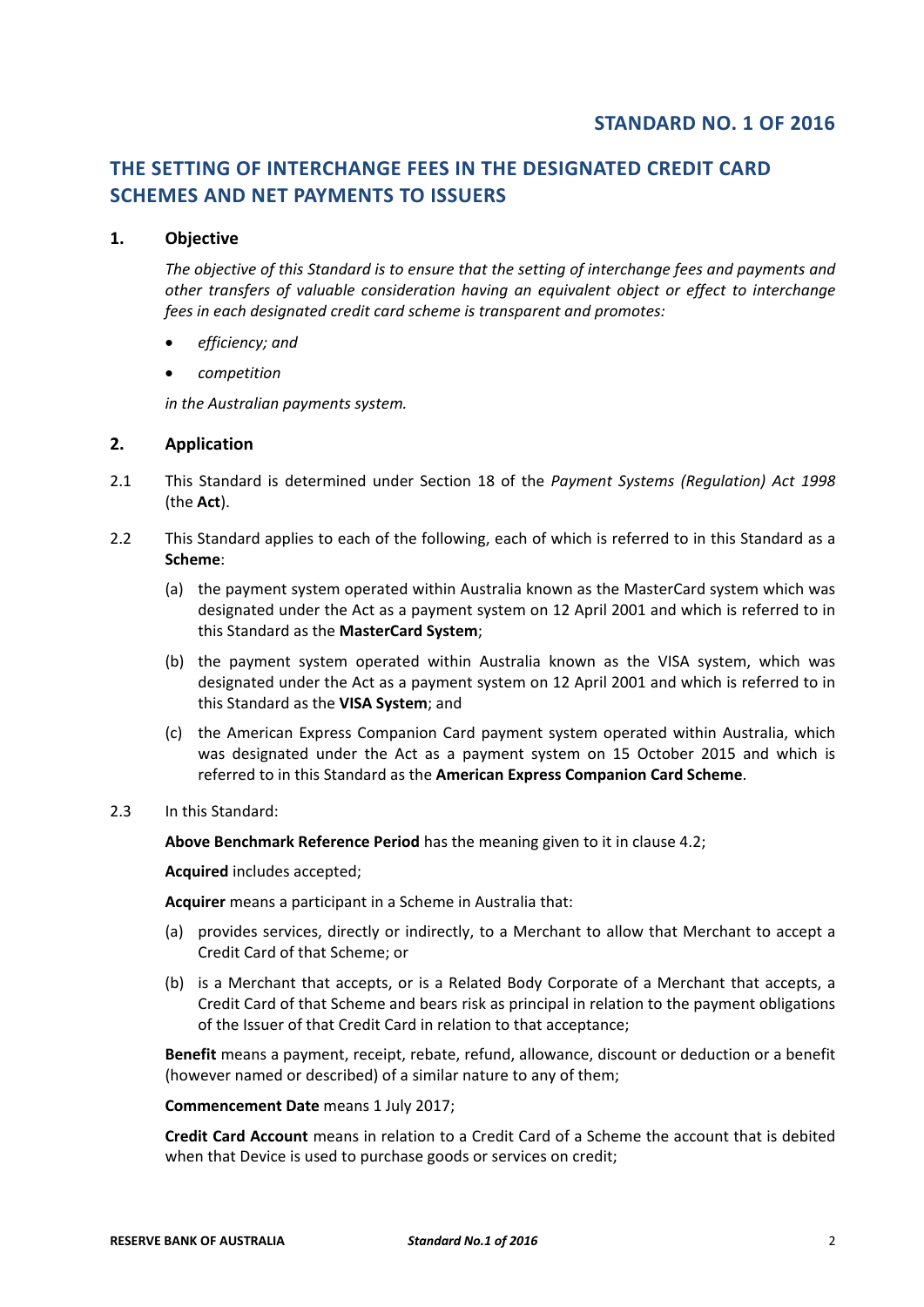**Credit Card of a Scheme** or **Credit Card of that Scheme** means, in relation to a Scheme, a Device issued by a participant in the Scheme in Australia under the Rules of the Scheme that can be used for purchasing goods or services on credit;

**Credit Card Transaction** means, in relation to a Scheme, a transaction in that Scheme between a holder of a Credit Card of that Scheme and a Merchant involving the purchase of goods or services using a Credit Card of that Scheme that is Acquired by an Acquirer (but does not include any transaction to reverse such a transaction or provide a credit or make a chargeback in relation to such a transaction);

**Device** means any card, plate or other payment code or device, including a code or device where no physical card or other embodiment is issued and a code or device used or to be used for only one transaction;

**Interchange Fee Category** has the meaning given to it in clause 4.1(b);

**Interchange Fees** means:

- (a) for each of the VISA System and the MasterCard System, wholesale fees, known as interchange fees, which are payable between an Issuer and an Acquirer, directly or indirectly, in relation to Credit Card Transactions in the Scheme; and
- (b) for the American Express Companion Card Scheme, wholesale fees, known as issuer fees or issuer rates, which are payable, directly or indirectly, between an Issuer which is a participant in the Scheme in Australia and the Acquirer or an administrator of the Scheme in Australia, or any Related Body Corporate of either of them, and any other Credit Card Transaction based payments which are functionally equivalent to such issuer fees or issuer rates or to the fees described in paragraph (a) above;

**Issuer** means a participant in a Scheme in Australia that issues Credit Cards of a Scheme to its customers;

**Issuer Payments** has the meaning given to it in clause 5.2;

**Issuer Receipts** has the meaning given to it in clause 5.2;

**Merchant** means, in relation to a Scheme, a merchant in Australia that accepts a Credit Card of that Scheme for payment for goods or services;

**Multilateral Interchange Fee** means, in relation to a Scheme, an Interchange Fee that is determined by an administrator of the Scheme and applies regardless of the identity of the Acquirer or Issuer paying or receiving the Interchange Fee;

**Net Compensation** has the meaning given to it in clause 5.1;

**Quarter** means a 3 month period ending on 30 June, 30 September, 31 December or 31 March;

**Reference Period** means a 12 month period ending on the last day of a Quarter;

**Registration Date** means the date on which this Standard is registered in the Federal Register of Legislation;

**Related Body Corporate** has the meaning given in the *Corporations Act 2001*;

**Relevant Portion** has the meaning given to it in clause 5.2;

**Reporting Period** means, subject to clause 7.3, a 12 month period ending 30 June;

**Rules of a Scheme** or **Rules of the Scheme** means the constitution, rules, by‐laws, procedures and instruments of the relevant Scheme as applied in Australia, and any other arrangement relating to the Scheme by which participants in that Scheme in Australia are, or consider themselves to be, bound;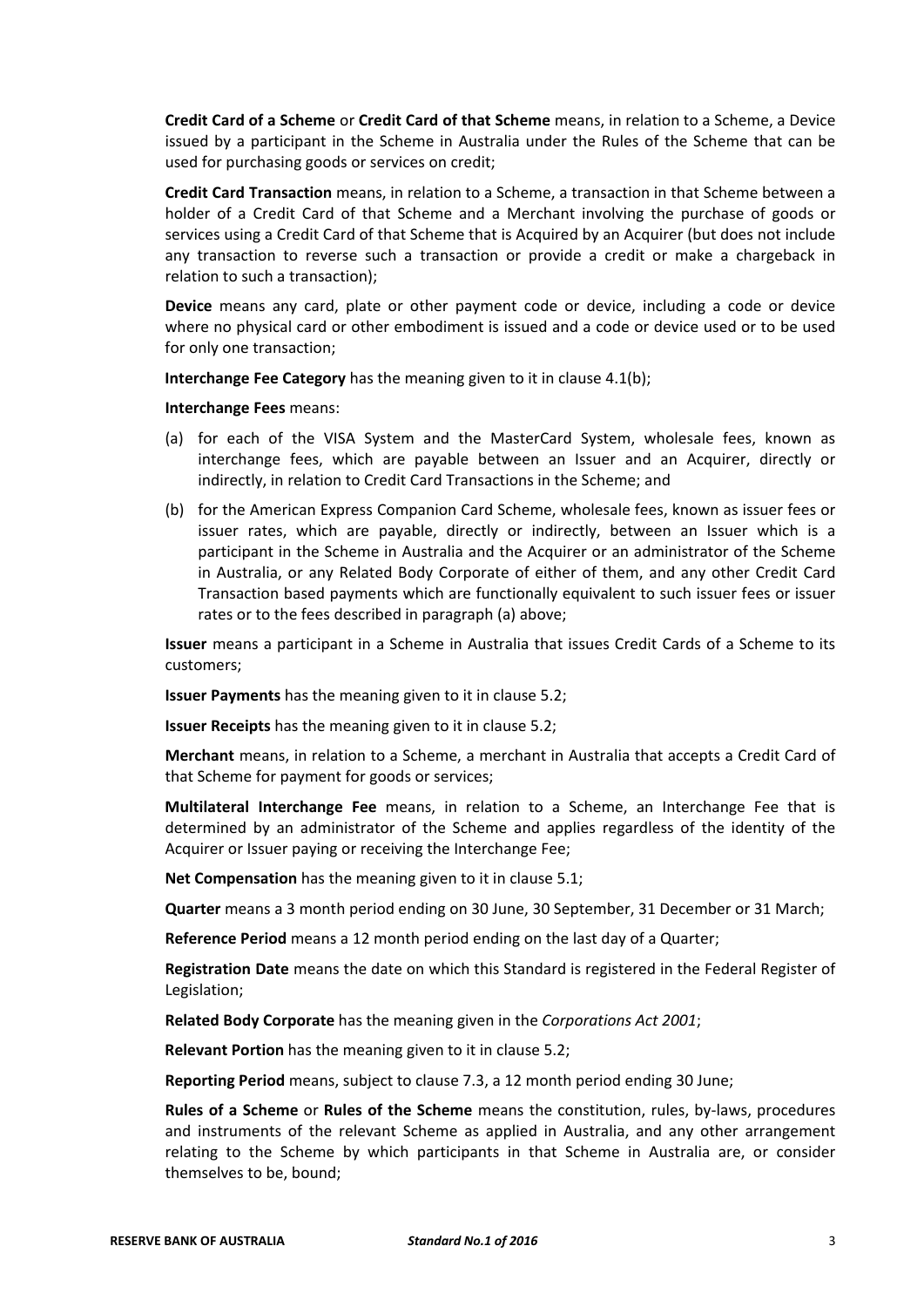**include** or **including** or **such as** when introducing an example do not limit the meaning of the words to which the example relates to that example or examples of a similar kind; and

terms defined in the Act have the same meaning in this Standard.

- 2.4 For the purposes of this Standard:
	- (a) a provision of a plan, arrangement or agreement shall be deemed to have a particular purpose if the provision was included in the plan, arrangement or agreement by a party or parties for purposes that include that purpose and that purpose was a substantial purpose; and
	- (b) conduct including the payment or receipt of a fee or other valuable consideration shall be deemed to have been made for a particular purpose if the person undertaking the conduct, payment or receipt did so for purposes that include that purpose and that purpose was a substantial purpose.
- 2.5 Each participant in a Scheme must do all things necessary on its part to ensure compliance with this Standard.
- 2.6 If any part of this Standard is invalid, this Standard is ineffective only to the extent of such part without invalidating the remaining parts of this Standard.
- 2.7 This Standard is to be interpreted:
	- (a) in accordance with its objective; and
	- (b) by looking beyond form to substance.
- 2.8 For the purposes of this Standard, an Interchange Fee paid from an Acquirer to an Issuer is to be expressed as a positive number and an Interchange Fee paid from an Issuer to an Acquirer is to be expressed as a negative number.
- 2.9 On the Commencement Date this Standard replaces *Standard No. 1, The Setting of Wholesale (Interchange) Fees in the Designated Credit Card Schemes* relating to each of the VISA System and MasterCard System. Neither the registration nor the terms of this Standard affect that standard before the Commencement Date.

#### **3. Anti‐Avoidance**

A participant in a Scheme must not, either alone or together with one or more other persons, enter into, begin to carry out or carry out a plan or arrangement or otherwise be knowingly involved in a plan or arrangement if it would be concluded that the person did so for a purpose of avoiding the application of this Standard, and the plan or arrangement or part of the plan or arrangement has achieved or would but for this provision have achieved or could reasonably be considered to have achieved that purpose.

#### **4. Interchange Fees**

- 4.1 (a) An Interchange Fee (exclusive of goods and services tax) in relation to a Credit Card Transaction must not exceed 0.800 per cent of the value of the Credit Card Transaction to which it relates.
	- (b) If an Interchange Fee applies in relation to a category of Credit Card Transactions (whether that category is determined by reference to the nature of the holder, or type, of the Credit Card of the Scheme, the identity or nature of the Merchant, the means of effecting the transaction, the security or authentication that applies or any other matter, or is a residual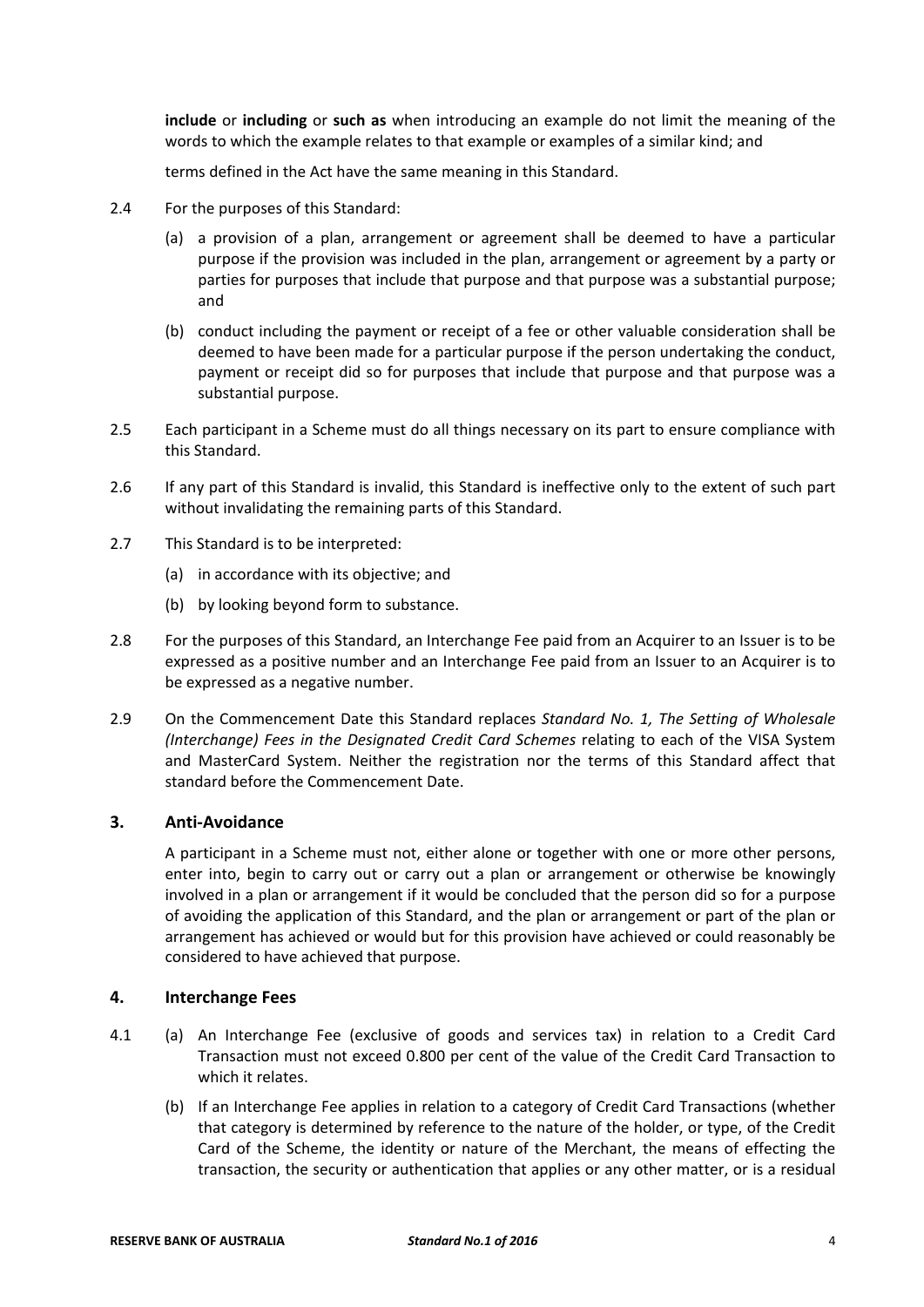category covering transactions not in any other category) (**Interchange Fee Category**), that Interchange Fee must be:

- (i) a percentage of the value of the Credit Card Transaction to which it relates; or
- (ii) a fixed amount,

applying to all Credit Card Transactions in the category, and cannot be expressed as a range of rates or amounts.

- 4.2 If the total value of Interchange Fees (exclusive of goods and services tax) payable in relation to Credit Card Transactions undertaken in a Scheme during a Reference Period exceeds 0.500 per cent of the total value of those Credit Card Transactions:
	- (a) that Reference Period will be an **Above Benchmark Reference Period**; and
	- (b) the participants in that Scheme must take all necessary steps to vary the rates or amounts of Interchange Fees applicable under that Scheme, with effect no later than 60 days after the end of the Above Benchmark Reference Period, to rates or amounts such that, had those varied rates or amounts applied under the Scheme during that Above Benchmark Reference Period, that Reference Period would not have been an Above Benchmark Reference Period.
- 4.3 If at any time any Interchange Fee applicable under a Scheme is introduced or removed, or the rate or amount of any Interchange Fee under a Scheme is varied, the Interchange Fees applicable under that Scheme following that change must be such that, had they applied for the whole of the most recent Reference Period prior to the date of the change, that Reference Period would not have been an Above Benchmark Reference Period. Nothing in this clause 4.3 limits clause 4.2.

#### **5. Net Payments to Issuers**

- 5.1 No Issuer which is a participant in a Scheme may receive, directly or indirectly, Net Compensation in relation to Credit Card Transactions undertaken in that Scheme. **Net Compensation** is received by an Issuer if the Issuer Receipts of the Issuer for that Scheme over a Reporting Period exceed the Issuer Payments of the Issuer for that Scheme over that Reporting Period.
- 5.2 For the purpose of this clause 5 and subject to clause 7.3(d):
	- (a) subject to paragraphs (c), (d) and (e), **Issuer Receipts** of the Issuer for a Scheme is the total of the Benefits received, directly or indirectly, by the Issuer in relation to Credit Cards of the Scheme or Credit Card Transactions undertaken in the Scheme that have a purpose or likely effect of promoting or incentivising the issuance or use of Credit Cards of the Scheme or of providing or funding incentives to holders of Credit Cards of the Scheme to use those cards, but excluding:
		- (i) Interchange Fees;
		- (ii) payments made by or on behalf of holders of Credit Cards of the Scheme (or holders of the related Credit Card Accounts) to:
			- (A) discharge a liability (whether then due and payable or not) to the Issuer that arose as a result of such a Device being held or used; or
			- (B) create a credit balance in the relevant Credit Card Account; and
		- (iii) any transaction to reverse a Credit Card Transaction or provide a credit or make a chargeback in relation to a Credit Card Transaction.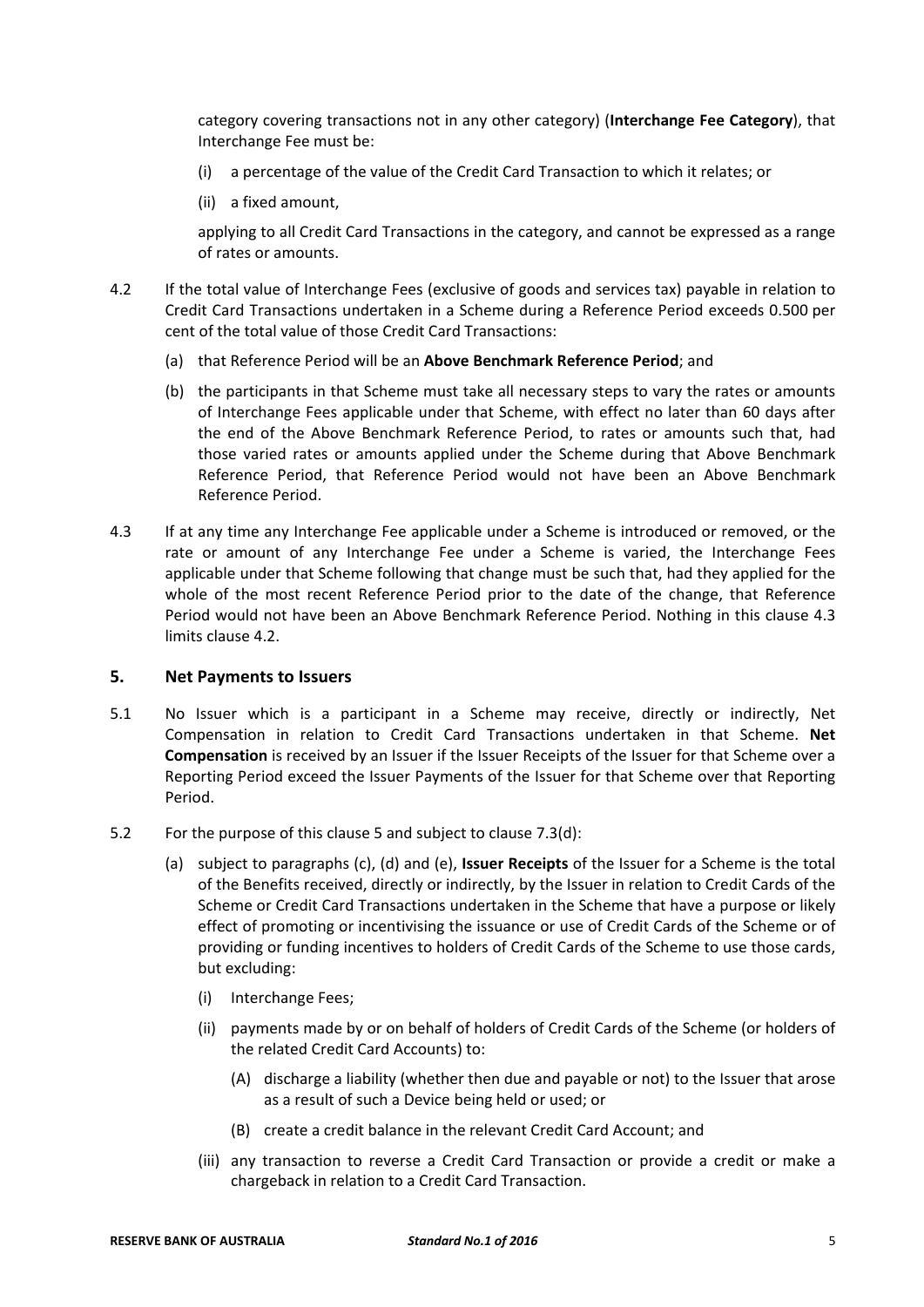These Benefits include volume based and transaction specific Benefits such as:

- (i) marketing incentives;
- (ii) Benefits for meeting or exceeding a specific transaction volume, percentage share or dollar amount of transactions processed; and
- (iii) signing bonuses;
- (b) subject to paragraphs (c), (d) and (e), **Issuer Payments** of the Issuer for a Scheme is the total amount of all Benefits paid, given or allowed, directly or indirectly, by the Issuer to or in favour of the administrator of the Scheme in Australia or an Acquirer in relation to Credit Cards of the Scheme or Credit Card Transactions undertaken in the Scheme (excluding Interchange Fees and the amount of the Credit Card Transactions paid by the Issuer to the Acquirer to settle obligations arising from the clearing of Credit Card Transactions). These Benefits include:
	- (i) Scheme branding fees;
	- (ii) processing fees; and
	- (iii) assessment fees;
- (c) if a Benefit referred to in paragraph (a) or (b) does not relate solely to Credit Cards of the Scheme or Credit Card Transactions undertaken in the Scheme and also relates to other Devices or other transactions:
	- (i) the Benefit must be apportioned between:
		- (A) the Credit Cards of the Scheme and Credit Card Transactions on the one hand; and
		- (B) the other Devices and other transactions on the other,

fairly and reasonably, having regard to, where relevant, the transaction history on Devices used in the payment systems to which the Benefit relates and the proportion of the Devices to which the Benefit relates that are Credit Cards of the Scheme issued by the Issuer; and

- (ii) the portion referable to Credit Cards of the Scheme and Credit Card Transactions determined in accordance with sub‐paragraph (i) (the **Relevant Portion**) must be included in the determination of Issuer Receipts or Issuer Payments, as applicable;
- (d) one method of apportionment that will be fair and reasonable for the purpose of clause 5.2(c) is an apportionment on a pro‐rata basis, based on the value of Credit Card Transactions undertaken in the Scheme using Credit Cards of the Scheme issued by that Issuer over the Reporting Period as a proportion of the total value of the transactions undertaken in any payment system to which the Benefit relates over the Reporting Period using Devices issued by that Issuer. This does not preclude an apportionment in another way that meets the requirements of clause 5.2(c); and
- (e) where a Benefit referred to in paragraph (a), (b) or (c) relates to a period that spans more than one Reporting Period, the Benefit or, in the case of a Benefit referred to in paragraph (c), the Relevant Portion of the Benefit, may be allocated among Reporting Periods on a pro‐rata basis based on the number of months in each relevant Reporting Period to which the Benefit relates provided that:
	- (i) no part of it is allocated to any Reporting Period the whole of which occurs before the term of the contract or arrangement under which the Benefit is payable, receivable or allowable has commenced;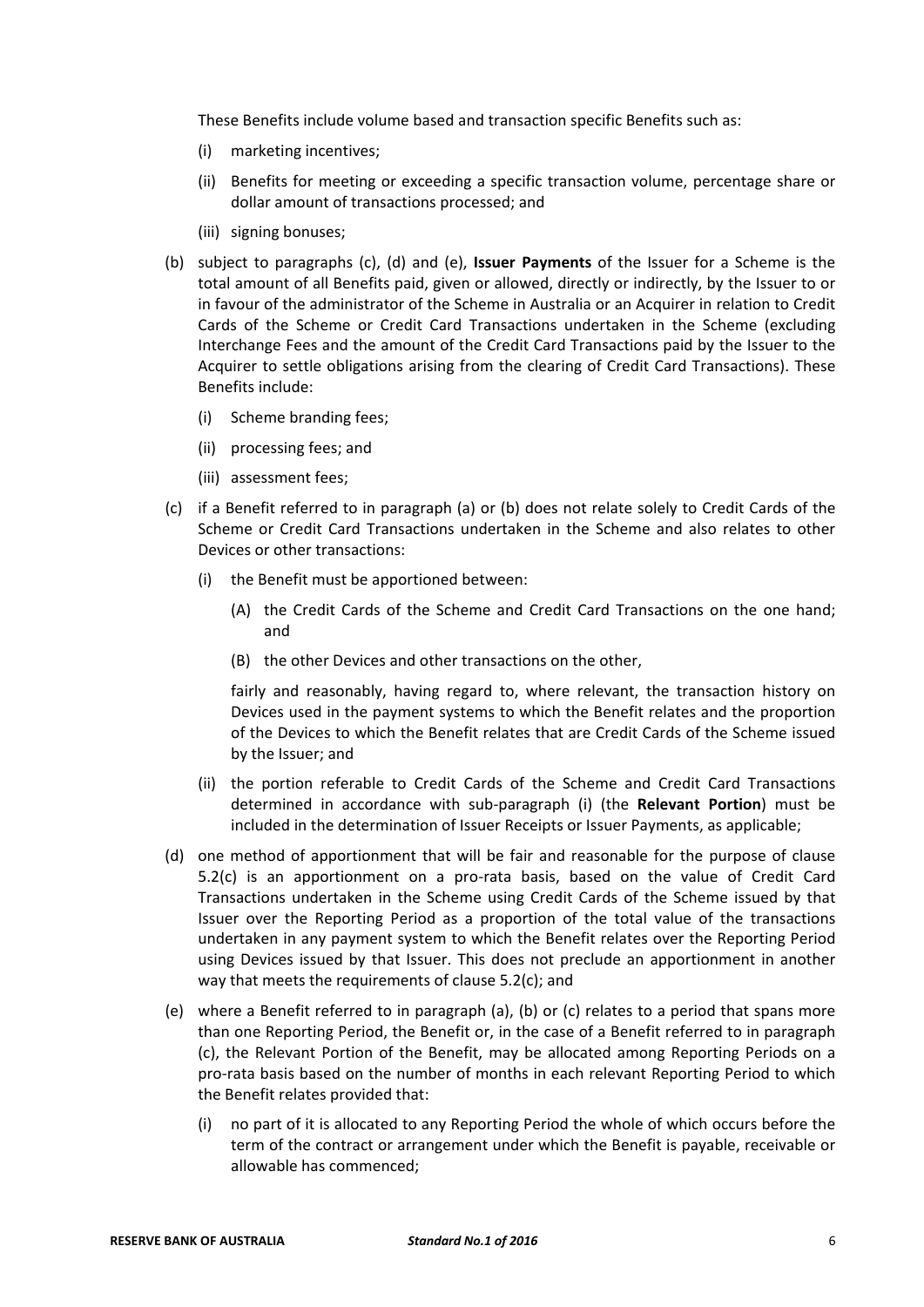- (ii) no part of it is allocated to any Reporting Period the whole of which occurs after the term of the contract or arrangement under which the Benefit is payable, receivable or allowable has ended; and
- (iii) it may not be allocated among more than 10 consecutive Reporting Periods.

#### **6. Reporting and Transparency**

- 6.1 An administrator of a Scheme in Australia or a representative of the participants in the Scheme in Australia must publish the Multilateral Interchange Fee rates or amounts (whichever is applicable) of the Scheme in Australia on the Scheme's website, including the rates or amounts for each Interchange Fee Category.
- 6.2 Each Acquirer and Issuer that is a party to an agreement with one or more other participants in a Scheme to pay or receive Interchange Fees in relation to Credit Card Transactions in the Scheme that are not Multilateral Interchange Fees must report to the Reserve Bank of Australia by 31 July each year the range of Interchange Fee rates or amounts (whichever is applicable) it received or paid in the most recent Reporting Period. The Reserve Bank of Australia may publish the reported range of these Interchange Fees for the Scheme on its website.
- 6.3 An administrator of a Scheme in Australia or a representative of the participants in the Scheme in Australia must on or before 31 July each year certify in writing to the Reserve Bank of Australia in respect of the most recent Reporting Period, that Interchange Fees of the Scheme in Australia were over that Reporting Period in compliance with this Standard.
- 6.4 Each of an administrator of a Scheme in Australia and each Issuer who is a participant in the Scheme in Australia must on or before 31 July each year certify in writing to the Reserve Bank of Australia that it was, over the most recent Reporting Period, in compliance with clause 5.
- 6.5 An administrator of a Scheme in Australia or a representative of the participants of the Scheme in Australia must, not later than 30 days after the end of each Quarter, certify in writing to the Reserve Bank of Australia each of the following for that Quarter for the Scheme:
	- (a) the total value of Credit Card Transactions undertaken in the Scheme in that Quarter;
	- (b) the number of Credit Card Transactions undertaken in the Scheme in that Quarter;
	- (c) the total value of all Interchange Fees (exclusive of goods and services tax) payable in respect of the Credit Card Transactions undertaken in the Scheme during that Quarter;
	- (d) the total value of Interchange Fees (exclusive of goods and services tax) payable in respect of Credit Card Transactions undertaken in the Scheme during the Quarter divided by the total value of the Credit Card Transactions undertaken in the Scheme during the Quarter; and
	- (e) each Interchange Fee Category that applied for some or all of the Quarter and, for each of those categories:
		- (i) the Interchange Fee rates or amounts (whichever is applicable) that applied during the Quarter (expressed as a percentage or an amount, not as a range); and
		- (ii) the total value of Interchange Fees (exclusive of goods and services tax) payable in respect of that Quarter that are referrable to Credit Card Transactions undertaken in the Scheme in that Quarter in that category.